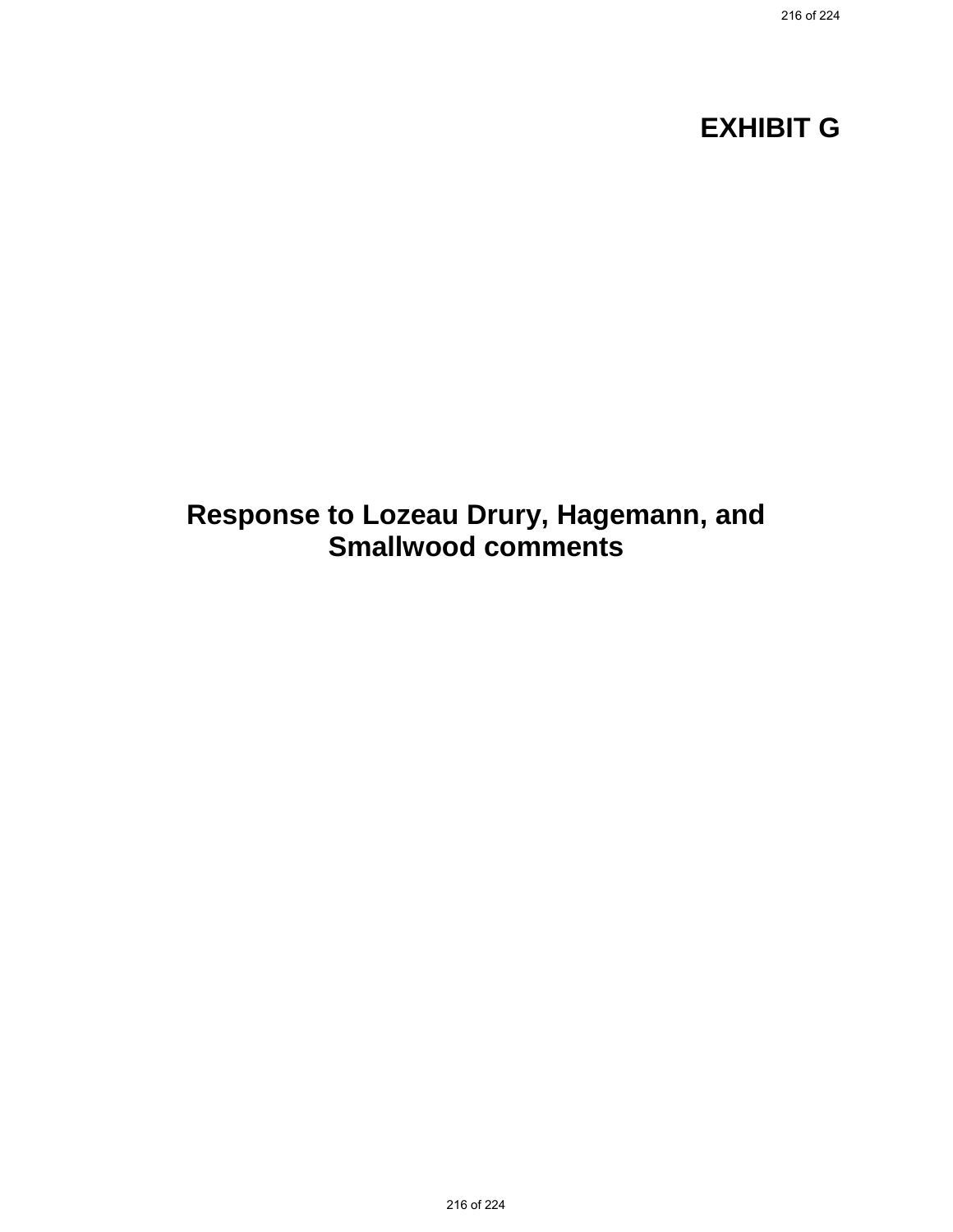#### **Alamo Solar IS/MND: Responses to LIUNA Comments on Biological Resources**

*Prepared by Christopher Julian, Lead Project Biologist (URS Corporation) December 18, 2013*

#### **Impacts to the western pond turtle and Mojave desert tortoise**

Comment B.3. The comment asserts that western pond turtles and Mojave desert tortoise may traverse the site, either during movements between habitat areas or for nesting, and that the IS/MND incorrectly discounted the possibility for these species to become impacted by the Project. However, the commenter's opinion appears to be based on general knowledge of the Mojave Desert, rather than on site-specific information, and is refuted by the observations of the survey biologists who performed extensive, repeated, full-coverage biological surveys of the Alamo site. While it is true that western pond turtles lay eggs in terrestrial areas adjacent to occupied aquatic habitat, it is inaccurate to presume that terrestrial areas are suitable for nesting by this species simply by virtue of occurring in proximity to aquatic habitat. Reliable sources, including the CDFW's species account for the western pond turtle, indicate that the species is almost exclusively aquatic, and that eggs are laid in areas along the margins of streams and lakes, and within 100 meters of aquatic habitat. Suitable nesting habitat must include features that provide cover, and individuals may dessicate quickly if exposed to hot, dry conditions. Because the limits of proposed disturbance are over 350 meters from aquatic habitat areas (the active channel of the Mojave River is on the opposite side of the floodplain from the Alamo site), the probability of a pond turtle entering the site is remote. Further, as described in the IS/MND and associated Biological Resources Assessment Report (BRAR) for the Project, the site is almost completely devoid of vegetation due to past agricultural practices and therefore lacks the cover typically sought by this species when selecting nest sites. Because the site is unsuitable and too remote from the Mojave River, it is not reasonable to conclude that this species would utilize the site.

Pursuant to direction received from CDFW representatives during the January 15, 2013 site visit, protocol surveys for the Mojave desert tortoise were limited to the western portion of APN 0470- 021-09 outside the site boundary and the gen-tie improvement corridor. The CDFW's reasoning for this direction was that based on observations in the field, site conditions were not suitable for the species. Even in the unlikely scenario in which a wayward tortoise entered the site from suitable habitat to the east or west (which would involve traversing either a highway and two railroad tracks or the Mojave River), mitigation measures identified in the IS/MND would lessen the potential for such an individual to be impacted (areas to the north and south of the site are also comprised of current or former farmland, and are not suitable for the species). The presence of a biological monitor during site preparation and implementation of a Worker Environmental Awareness Program (mitigation measures BIO-2 and BIO-1, respectively) would facilitate identification and avoidance of any tortoise present, particularly considering the barren nature and excellent overall visibility of the Alamo site.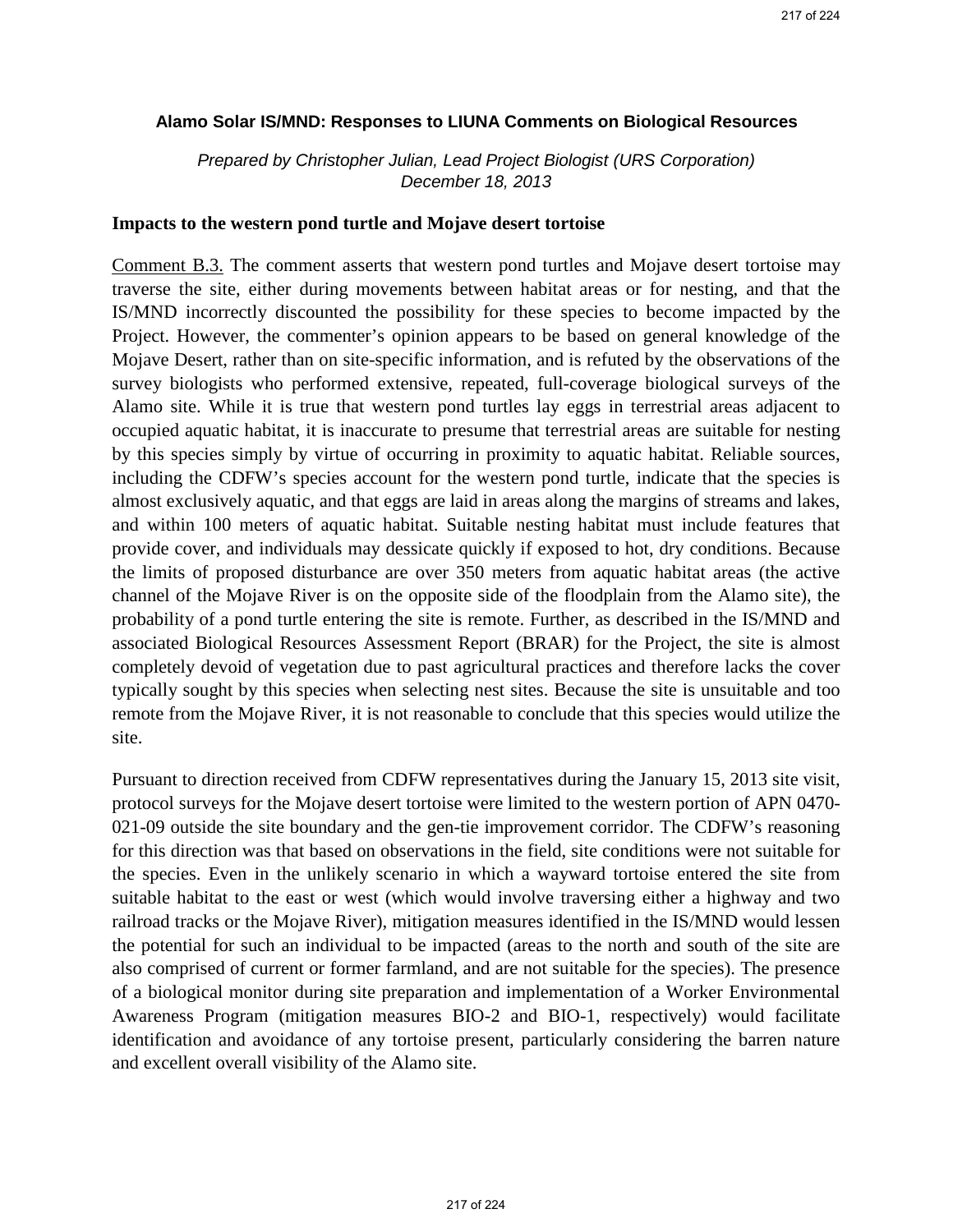#### **Impacts on Bats**

Comment B.4. The comment asserts that bats are present within the Project site, and that these species would be impacted by the proposed Project. As described in the BRAR for the Project, the Project site does not contain any habitat features that would be attractive to bats under existing conditions. The site is unvegetated, and therefore is not likely to provide a significant prey base compared to that available in nearby undeveloped areas. However, because bats are relatively mobile, avian predators and may occur in the Mojave River floodplain to the west of the site, potential exists for these species to utilize the airspace above the Alamo site for foraging. The proposed Project would not affect this potential use, and it is expected that bats would continue to forage above the Project site at existing levels during operation of the Project. Thus, while the commenter is correct in noting that bats may be present in the Project vicinity, these species are not expected to use the site (other than the airspace above it), and no impacts to these species would occur.

#### **Impacts on the Southwestern willow flycatcher and least Bell's vireo**

Comment C.3. The comment asserts that by attracting insects to the Alamo site, the Project would impact two riparian birds, the southwestern willow flycatcher and the least Bell's vireo. Based on the information that is available, the type of insects that are likely affected by solar panels include "populations of aquatic insects that use polarized light as a behavioral cue" (Horvath et al 2010); Horvath and others (2010) worked specifically with mayflies (order Ephemeroptera), stoneflies (order Plecoptera), long-legged flies (family Dolichopodidae), and horse and deer flies (family Tabanidae), four insect groups that are known to occur in and near aquatic areas. In brief, insects are tricked into thinking that the solar panels are actually water because the reflected light is polarized. For this to affect least Bell's vireo and/or Southwestern willow flycatcher, one or the other species would have to be in the immediate project vicinity and their prey would have to be attracted to the solar panels.

Least Bell's vireos have a broader habitat requirement than do willow flycatchers, and are more likely to be found on the outer edges of riparian corridors. However, they are primarily gleaners, eating small insects off of leaves and stems, and do not normally take insects in flight. Their prey base is unlikely to be affected by the polarized light since the majority of their prey are laying eggs on leaves or branches. The presence of flying insects in an unvegetated solar facility will not attract least Bell's vireos to such a site.

Southwestern willow flycatchers are usually within more established willow thickets associated with water and/or moist areas. They are usually found deeper within the riparian area, where vegetation is densest, and are less likely to be found on the outer edges of a riparian corridor. Due to the width of the Mojave River floodplain and the distance (hundreds of meters) from dense willow habitat to the Alamo site, it is not expected that willow flycatchers would traverse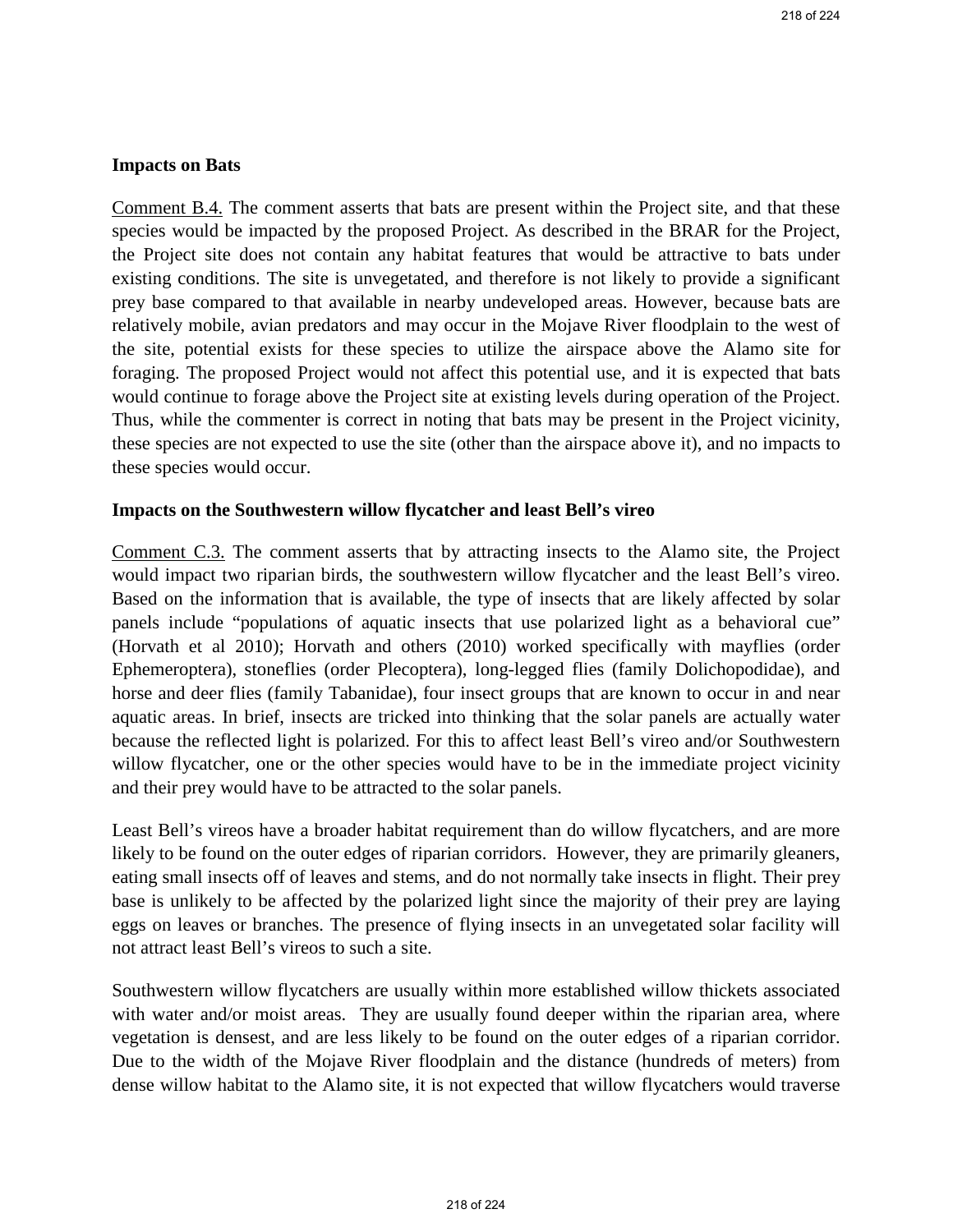the floodplain to pursue insects on the solar site, even if abundance was high, due to the flycatcher's specific habitat tolerances.

Additionally, an examination of stomach contents of 135 willow flycatchers, Bent (1942) determined that Hymenoptera (mostly wasps and bees) made up 41% of the diet, Coleoptera were 18% of the diet, Diptera (such as crane, robber, house, and dung flies) were 14%, Hemiptera were 8%, Lepidoptera (moths and caterpillars) were 8%, and Orthoptera (mostly small grasshoppers) were 4%. Mayflies (Ephemeroptera), stoneflies (Plecoptera), dolichopodid dipterans, and tabanid flies (Tabanidae) were not identified in this sample of 135 flycatchers. Thus, the study by Horvath and others (2010), cited by the commenters, may not have used the correct focal species to yield information directly applicable to effects on the prey base of the southwestern willow flycatcher.

The comments state that the use of white grids along the edges of the solar panels, a technique proposed by the Project proponent to reduce the attraction of insects to the solar facility, has not been tested and is speculative. However, this technique was recommended by the U.S. Fish and Wildlife Service in comments on the Alamo project, and studies on this phenomenon have been performed. Bruce Robertson and his team discovered that "applying white grids or other methods to break up the polarized reflection of light, however, makes mayflies and other aquatic insects far less likely to deposit eggs on the panels thinking that they are water" (MSU News 2010). The proposed silver frames supporting the PV panels should decrease the level of attraction of the solar panels to aquatic insects because the light reflected from the frames should not be polarized.

#### **Impacts to avian species caused by collisions with Project equipment**

Comment C. 4 and C.6. The comment asserts that the Project would impact birds by introducing elements that could result in avian collisions or electrocutions. The level of avian mortality was estimated by Dr. Smallwood to be between 43 and 216 birds per year depending on site specific variable with the proposed Alamo Solar Project. This level of annual mortality is the equivalent of that caused by one to three free-ranging domestic cats, which kill an estimated 1.3 to 4.0 billion birds and 6.3 to 22.3 billion mammals annually (Loss *et al.* 2013), and is not significant when compared to the regional populations of common avian species. Further, Mitigation Measure BIO-11 in the County's IS/MND for the Project requires monitoring, documentation, reporting, and adaptive management elements to reduce and minimize bird mortality.

Based on the avian mortality estimate by Dr. Smallwood of 43 to 216 birds per year, it is unlikely that the local common raven population will increase by much if any. One to four birds per week (Dr. Smallwood's estimated level of avian mortality that would result from the Project) would not be enough food for even one raven to survive on without other food sources. Further, Mitigation Measure BIO-10 would require raven management activities and a financial contribution to the Regional Raven Management Program to offset any cumulative increases in raven populations.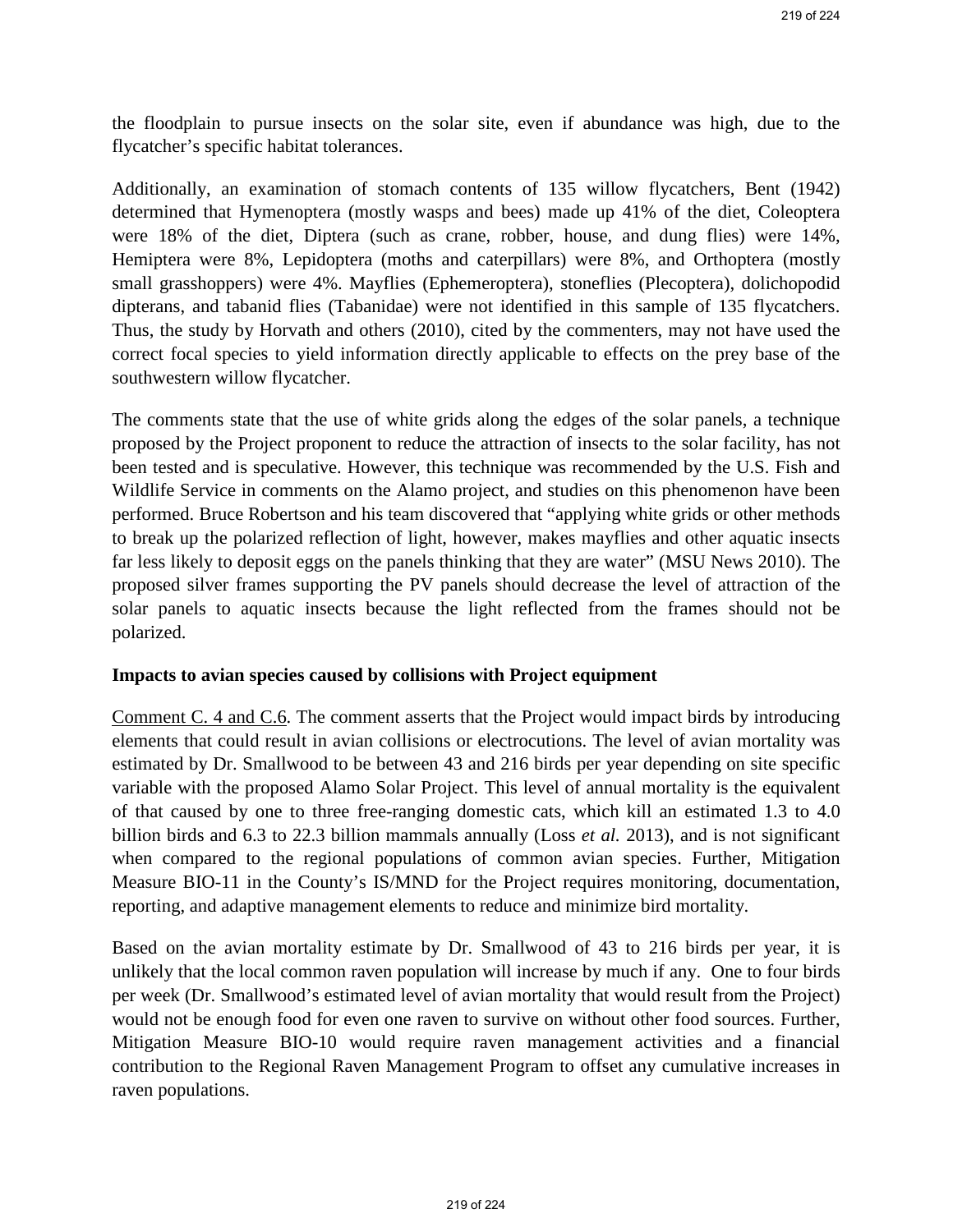#### **Impacts related to wildlife movement and habitat connectivity**

Comment C.5. The comment asserts that the Alamo site is near an important wildlife corridor (the Mojave River), and that the Project's fences would impact wildlife movement. The majority of wildlife movement will be north-south along the Mojave River. The current site conditions are not suitable for dispersal for the majority of wildlife species due to the lack of cover; additionally, the site does not connect the Mojave River with any other habitat features that wildlife would be attracted to such as fresh water or a reliable food source. Wildlife seeking to move east-west through the region could easily pass to the north or south of the proposed project site; the site would not create an impassible barrier.

#### **Adequacy of Avian Mortality Monitoring Provisions**

Comment C.7. The comment asserts that the avian mortality monitoring provisions required by Mitigation Measure BIO-11 are not adequate, and references the recently approved Blythe Solar Power Project, a solar project in Riverside County which required much greater monitoring effort. However, due to inherent differences between the project referenced by the commenter and the Alamo Solar Project, a comparison between these two projects is not appropriate. The Blythe project was over 30 times larger than the Alamo Project, disturbing over 4,100 acres compared to the Alamo Project's 123 acres. Additionally, the Blythe project site included intact desert habitats, which the Alamo site does not. Further, the Blythe project was originally approved as a solar thermal generating facility, using a parabolic-trough technology that has a substantial and documented effect on birds during operation, and was converted to a photovoltaic technology after project approval. Considering this information, it is appropriate that the Blythe project was conditioned with more onerous monitoring requirements, as its impacts on the local avifauna were unquestionably greater. The commenter is not justified in comparing these two disparate projects with the intent that the degree of mitigation should be equivalent. The proposed level of mortality monitoring is adequate to contribute meaningful data to a growing body of knowledge surrounding the issue of avian mortality at photovoltaic generating facilities, and the proposed adaptive management measures will ensure that identified impacts are reduced.

#### **References**

Bent, A.C. 1942. Life Histories of North American flycatchers, larks swallows and their allies. Smithsonian Institution, U.S. National Museum Bulletin 179:1-155.

Horváth G, Blahó M, Egri A, Kriska G, Seres I, Robertson B. 2010. Reducing the maladaptive attractiveness of solar panels to polarotactic insects. Conservation Biol. 2010 Dec; 24(6):1644- 53.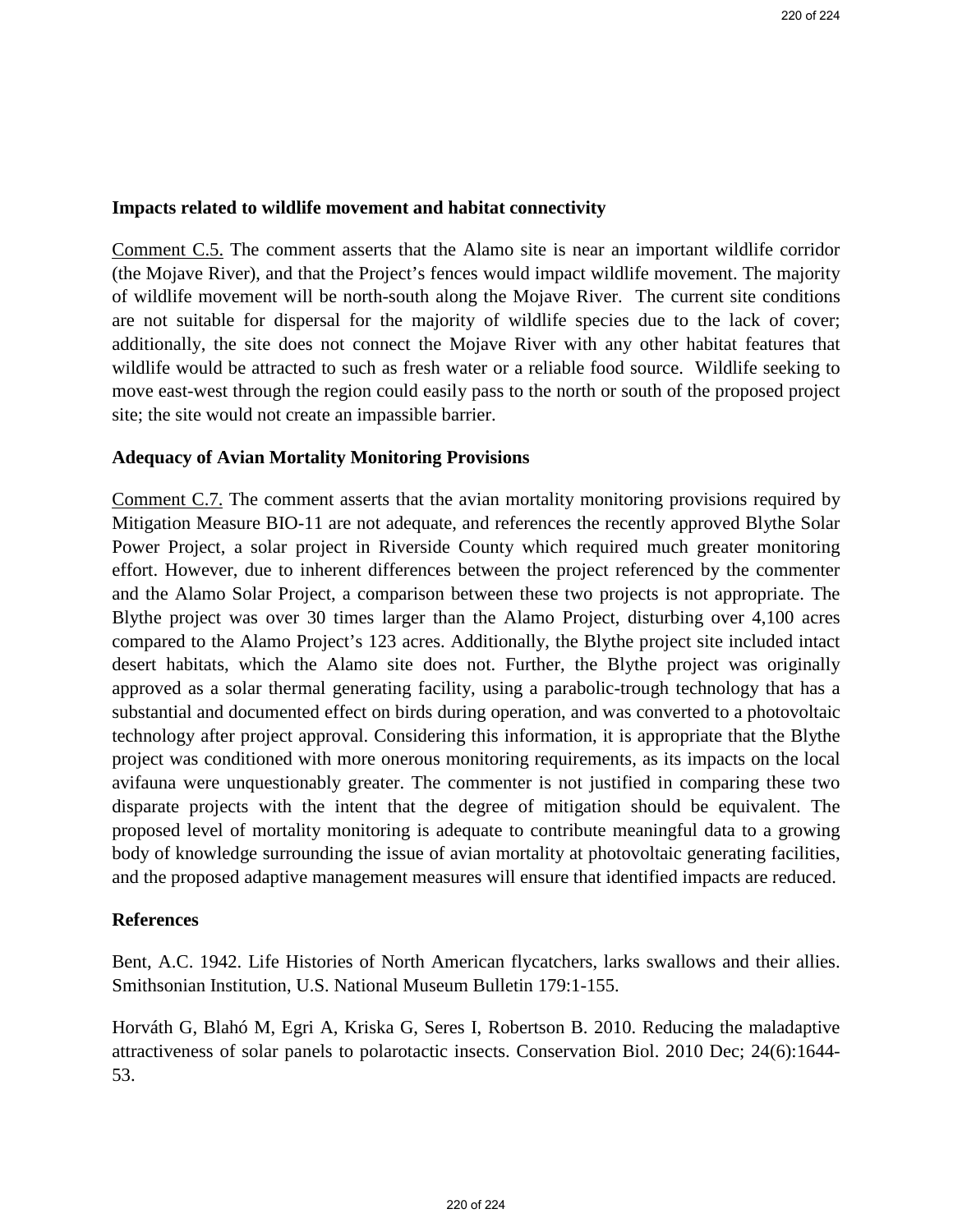Loss, Scott R., Tom Will and Peter P. Marra. 2013. The impact of free-ranging domestic cats on wildlife of the United States. Nature Communications. Volume: 4, Article number:1396

MSU News. 2010. Michigan State University Research: Solar panels can attract breeding water insects, but scientists have a simple fix http://research.msu.edu/stories/solar-panels-can-attractbreeding-water-insects-scientists-have-simple-fix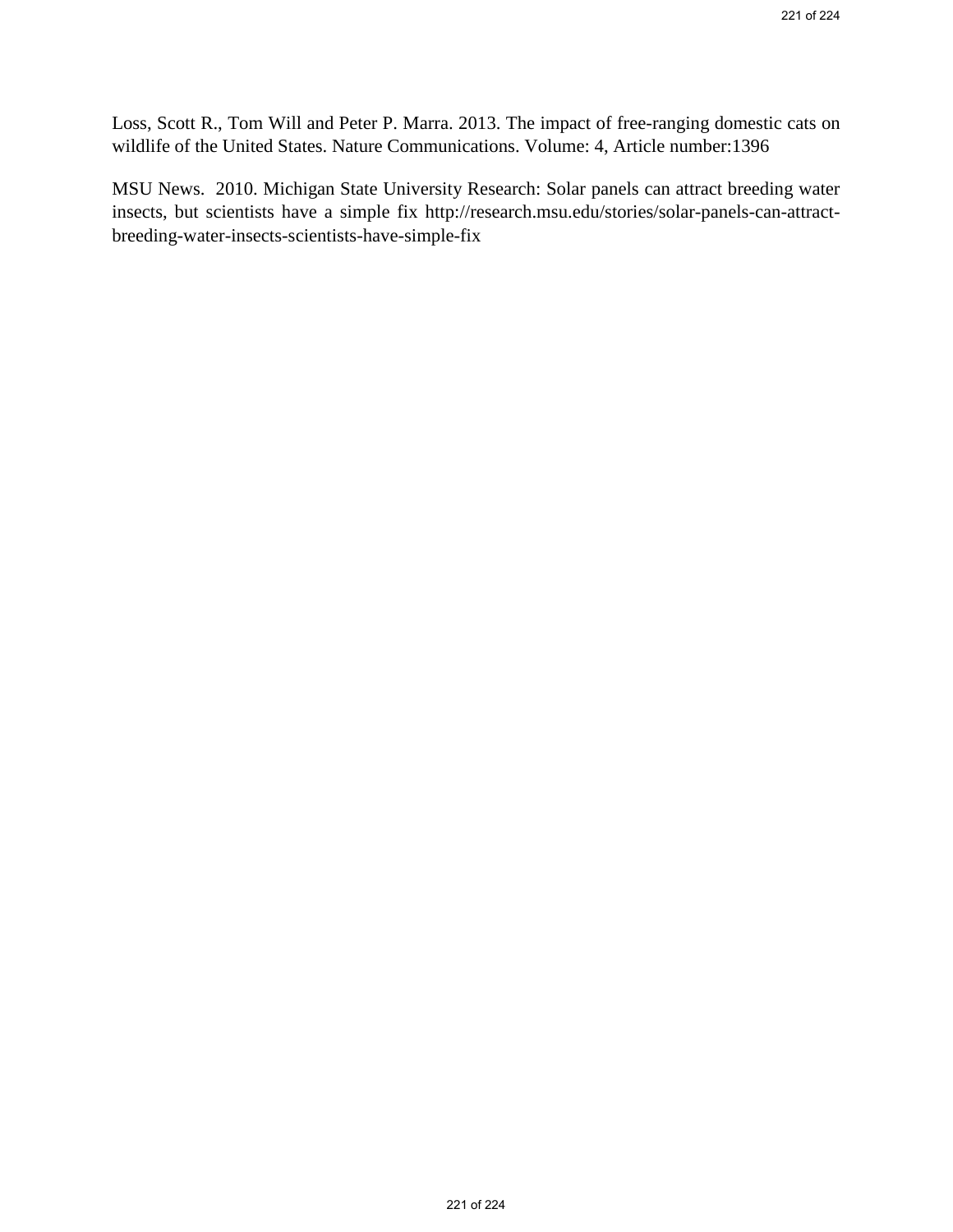## **Alamo Solar IS/MND: Responses to LIUNA Local Union 783 Comments on Pesticides, Other Phase I ESA Conditions, and Valley Fever**

*Prepared by Tricia Winterbauer, Project Lead, Phase I ESA and Hazardous Conditions (URS Corporation) December 16, 2013* 

#### **Residual Pesticides**

Comment B.1. Comment summary: The comment asserts that the IS/MND fails to address the potential for residual pesticides at the site.

*Response:* The property was historically used for agricultural purposes. During the historical review, no evidence of large scale pesticide storage or mixing was identified on the property. No Recognized Environmental Conditions were identified associated with pesticide use and no additional investigation was recommended. Mitigation Measure AQ-2 AQ/Dust Control Plan requires the developer to prepare, submit and obtain a Dust Control Plan (DCP) consistent with applicable guidelines and a letter agreeing to include in any construction contracts/subcontracts a requirement that project contractors adhere to the requirements of the DCP. In addition, the Proposed Project will comply with all applicable laws, ordinances and regulations which include health and safety of project workers during construction and identifying potential hazards associated with construction of the Proposed Project including residual pesticides in soil.

#### **Other Conditions identified in the Phase I ESA**

Comment B.2. The comment asserts that an EIR is needed to address other concerns noted in the project's Phase I Environmental Site Assessment (ESA), including petroleum staining, drums and containers, debris piles and a leaking electrical transformer.

*Response:* These issues do not warrant additional evaluation in an EIR because they do not pose the potential for significant impacts. Minor staining was observed on the property during preparation of the Phase I Environmental Site Assessment. This staining was considered to be *de minimis* and did not constitute a Recognized Environmental Condition. Evidence of release of hazardous materials was not observed associated with the storage of drums and containers and debris on the Proposed Project Site. The drums and containers and debris observed on the property were not considered to be a Recognized Environmental Condition. Southern California Edison (SCE) removed a leaking transformer from the property on December 9, 2011. Based on inspection of the transformer, SCE reported that the transformer had weeped on the sides from the secondary bushing, but did not release any dieletric fluid (mineral oil) to the ground below. While on-site, SCE crews visually inspected the soil around the base of the pole and did not observe any signs of oil. Based on the information provided by SCE, the issue of the leaking transformer was reported to be closed and no additional investigation was warranted. Based on the findings of the proposed Project Site Phase I Environmental Site Assessment, no Recognized Environmental Conditions were identified at the site and no additional investigation was recommended.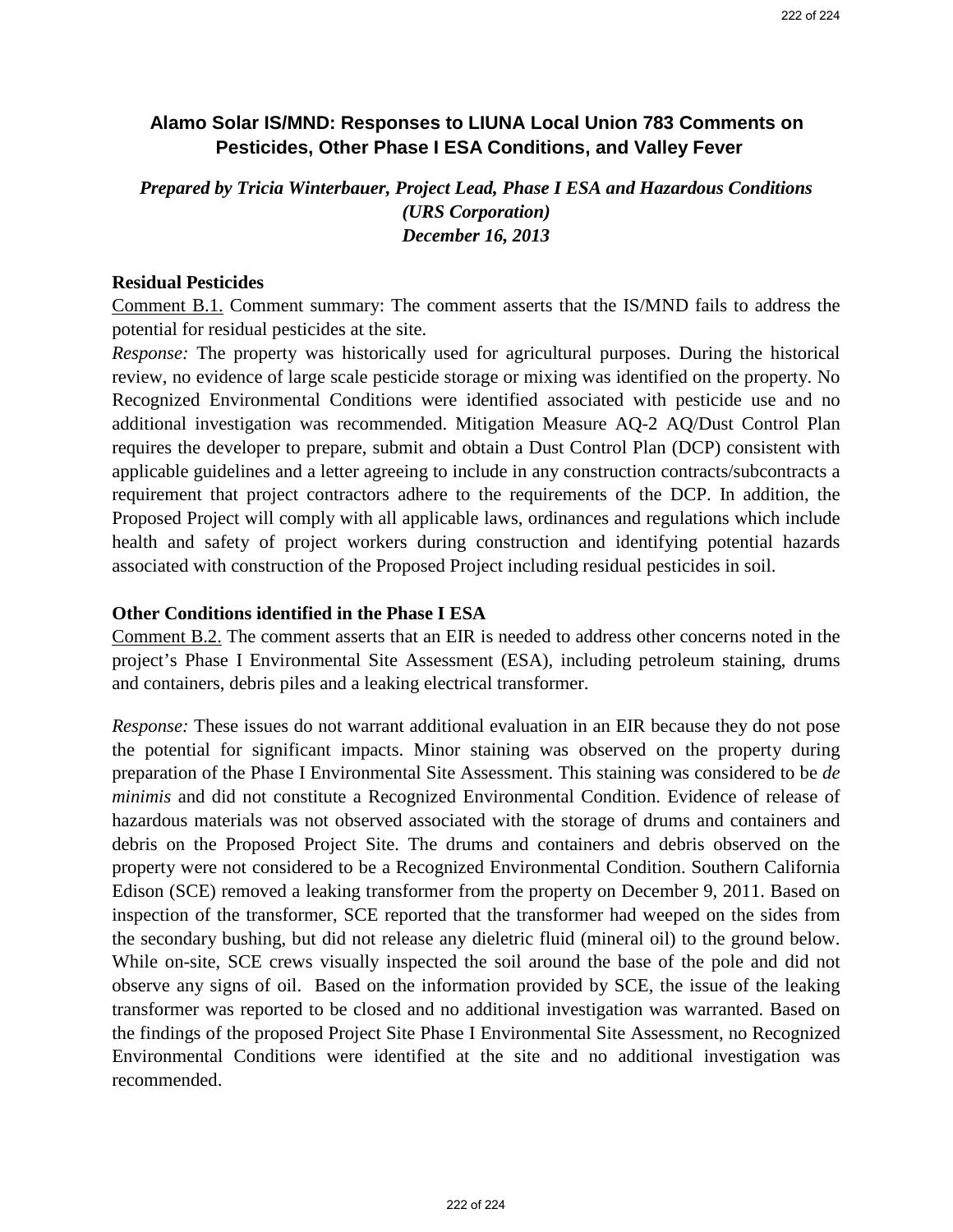#### **Valley Fever**

Comment C.2: The comment asserts that dusty conditions during construction pose a risk of an increase of valley fever that should be addressed in an EIR.

*Response:* Mitigation Measure AQ-2 AQ/Dust Control Plan and MDAQMD regulations require the developer to prepare, submit and obtain a Dust Control Plan (DCP) consistent with applicable guidelines and a letter agreeing to include in any construction contracts/subcontracts a requirement that project contractors adhere to the requirements of the DCP. Dust suppression is recommended by the County of San Bernardino Public Health Department as a means to reduce the risk of exposure to valley fever. In addition, the Proposed Project will comply with all applicable laws, ordinances and regulations which include health and safety of project workers during construction and identifying potential hazards associated with construction of the Proposed Project including Valley Fever.